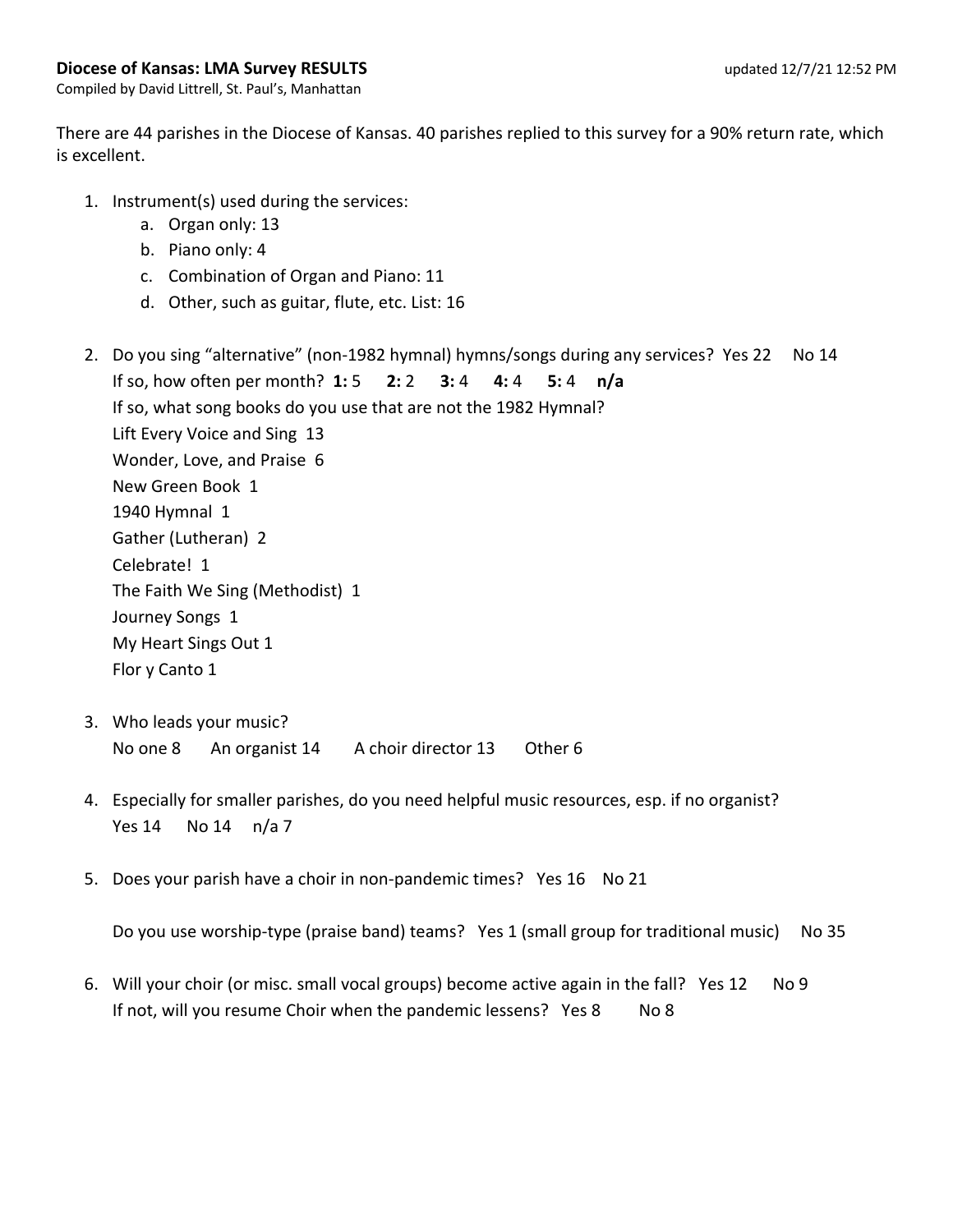## **Diocese of Kansas: LMA Survey RESULTS p. 2**

7. What, if any, licensing services does your church use? One License 14 CCLI 11 Worship Cast 1 Anthem Subscription 1 Lift Every Voice and Sing (?) 1 riteseries.org 1

Are those licenses for print only (12), or do they include streaming/podcasts (15)?

- 8. Are you broadcasting services via Facebook, etc.? Yes 29 No 10 If so, do you plan to continue post-pandemic? Yes 28 No 6 How do broadcast/record your services? Facebook 21 Zoom 7 Other 8 Any questions about copyright licenses? Yes 10 No 19
- 9. Do you incorporate special music events to enhance various liturgical seasons? Yes 20 No 11

Please list examples of special music you have used for the following:

- a. Advent: Lessons and Carols 19
- b. Lent: 6 Tenebrae; Great Litany; Occasional Evensongs; All Saints Requiem
- c. Holy Week and Easter: Choir anthems 6 Jazz Sunday 1
- 10. Please include any comments you wish to make. Responses below have been slightly edited to preserve anonymity.
- Clergy and parish are kind and supportive.
- Evensong, Holden Evening Prayer, Taizé
- CCLI vs. One License------Which is better?
- Small congregation made even smaller by pandemic restrictions and current political climate. Just trying to keep the door open.
- New organist, so hoping to get things going again.
- Looking to buy a CD to play during worship, such as "No Organist, No Problem."
- Small congregation, relied for many years on a Synthia (electronic player piano), which was a quite rare synthesizer because of its cost in the early 1980s.